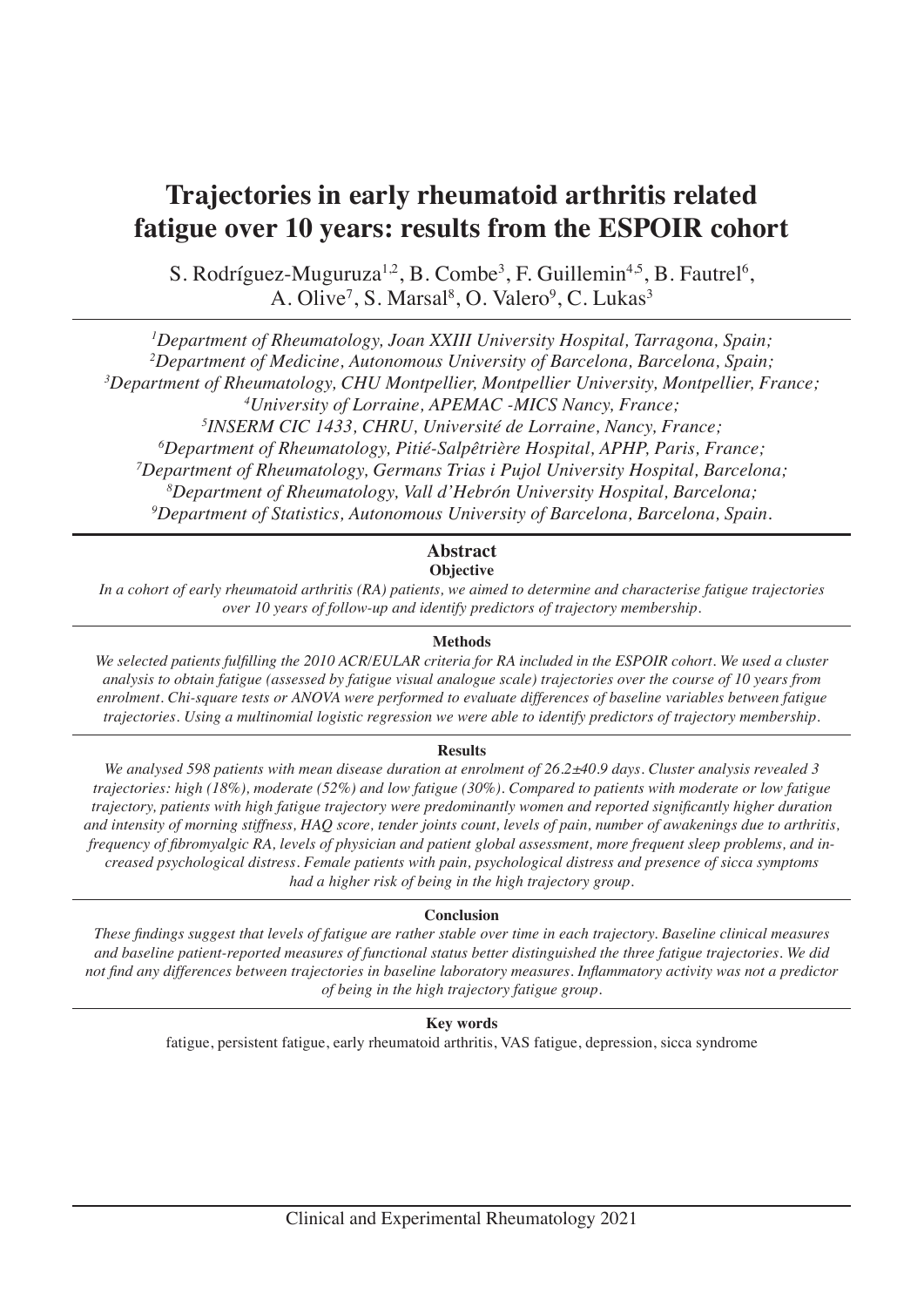#### **RA-related fatigue: results from the ESPOIR cohort / S. Rodríguez-Muguruza et al.**

*Samantha Rodríguez-Muguruza, MD, PhD Bernard Combe, MD, PhD Francis Guillemin, MD, PhD Bruno Fautrel, MD, PhD Alejandro Olive, MD, PhD Sara Marsal, MD, PhD Oliver Valero, MS Cedric Lukas, MD, PhD*

*Please address correspondence to: Samantha Rodríguez-Muguruza, Department of Rheumatology, Joan XXIII University Hospital, C/Dr Mallafrè Guasch 4, 43005 Tarragona, Spain. E-mail: slrodriguez.hj23.ics@gencat.cat* 

*Received on April 9, 2021; accepted in revised form on August 8, 2021.*

*© Copyright Clinical and Experimental Rheumatology 2021.*

*Funding: an unrestricted grant from Merck Sharp & Dohme was allocated for the first 5 years of the ESPOIR study. Two additional grants from the Institut National de la Santé et de la Recherche Médicale (INSERM) supported part of the biological database. The French Society of Rheumatology, Pfizer, AbbVie, and Lilly also supported the ESPOIR cohort.*

*Competing interests: S. Marsal has received consultancy fees from Abbvie, BMS, Celgene, Galapagos, MSD, Pfizer, Roche, Sanofi and UCB; speaker fees from BMS, Celgene, Pfizer, Roche, Sanofi and UCB; grant/research support from Abbvie, BMS, Celgene, Janssen, MSD, Novartis, Pfizer, Roche, Sanofi and UCB; and is also a shareholder in IMIDomics. The other co-authors have declared no competing interests.*

#### **Introduction**

Fatigue is one of the most prevalent symptoms (40–80%) reported by persons with rheumatoid arthritis (RA) (1-6). RA-related fatigue is a complex concept with biological, psychological and social interactions (5, 7, 8).

It is recommended that RA-related fatigue should be measured in all RA studies, using a validated instrument (9-11). It is known that patients and clinicians have different priorities (12). From a patient perspective, fatigue is one of the most important manifestations to address and it is defined as an uncontrollable and overwhelming symptom (13-15). There are three aspects of impact disease that require assessment. This was developed by patients and researchers and termed the "impact triad"; the severity of an outcome, its importance to the patient, and patient ability to self-manage it. It is important to consider how symptom severity and self-management may influence patient priorities or the importance of outcomes for an individual (16).

However, no current treatment has been described other than standard pharmacological treatment (17).

Consistent with past analyses in established RA, the strongest correlates of RA related- fatigue were pain (1, 2, 18- 20), psychological distress (2, 18, 21- 24) and physical disability (1, 15).

It has been shown that fatigue in RA is correlated with disease activity (25- 28). However, a recent systematic review found no link between fatigue and inflammatory activity (29). This association is thus complex and far from clear-cut (30)

To date, few longitudinal studies for fatigue starting in early-RA exist (24, 27, 28, 31). They showed that fatigue is present and related to female gender (27, 28, 31), younger age (27, 31), swollen and tender joint count (31), smoking  $(27)$ , pain  $(28)$ , disease activity (28) and mental health (28). To our knowledge, there has been no study that has characterised fatigue trajectories in early RA.

The present work set out to identify trajectories of long-term fatigue course in patients with early RA and to explain differences between theses subgroups. The identification of distinct longitudinal fatigue trajectories and their relation with specific patient or illness related aspects can provide the opportunity to know about fatigue in early RA and might provide indications for tailored interventions.

#### **Materials and methods**

#### *Study population*

We used data from the ESPOIR cohort. ESPOIR is a prospective observational cohort of patients with early arthritis promoted by the French Society of Rheumatology. A total of 813 patients (aged between 18–70 years) with early inflammatory arthritis (disease duration <6 months) and probable clinical diagnosis of RA or undifferentiated arthritis were enrolled between December 2002 and March 2005 in 14 French academic regional centres. Patients were naive to disease-modifying antirheumatic drugs. Corticosteroids were permitted only if prescribed for <2 weeks and with a maximum mean dose of 20 mg/week (32, 33).

#### *Follow-up*

Patients were followed with clinical and laboratory examinations at baseline and after 6, 12, 18, 24, 36, 48, 60, 72, 84, 96, 108 and 120 months. For the current study, we selected those patients fulfilling the 2010 ACR/EU-LAR criteria for RA at the 12-month (M12) visit.

#### *Data collection*

*Demographic variables*: age (years), gender (male/female), smoking status (yes/no), educational level (university/ primary or secondary school) and marital status (couple/single)

*Laboratory measures*: haemoglobin (mg/dL), C-reactive protein (CRP) (mg/L) erythrocyte sedimentation rate (ESR) (/mg/L), positivity or negativity of anti-cyclic citrullinated peptide antibody (anti-CCP) (enzyme-linked immunosorbent assay (ELISA), DiaSorin, positive 50 units/mL) and rheumatoid factor (RF) (ELISA, Menarini, positive 9 IU/mL)

*Clinical history*: number of awakenings due to arthritis, sleep problems (yes/ no), initial pattern of joint involvement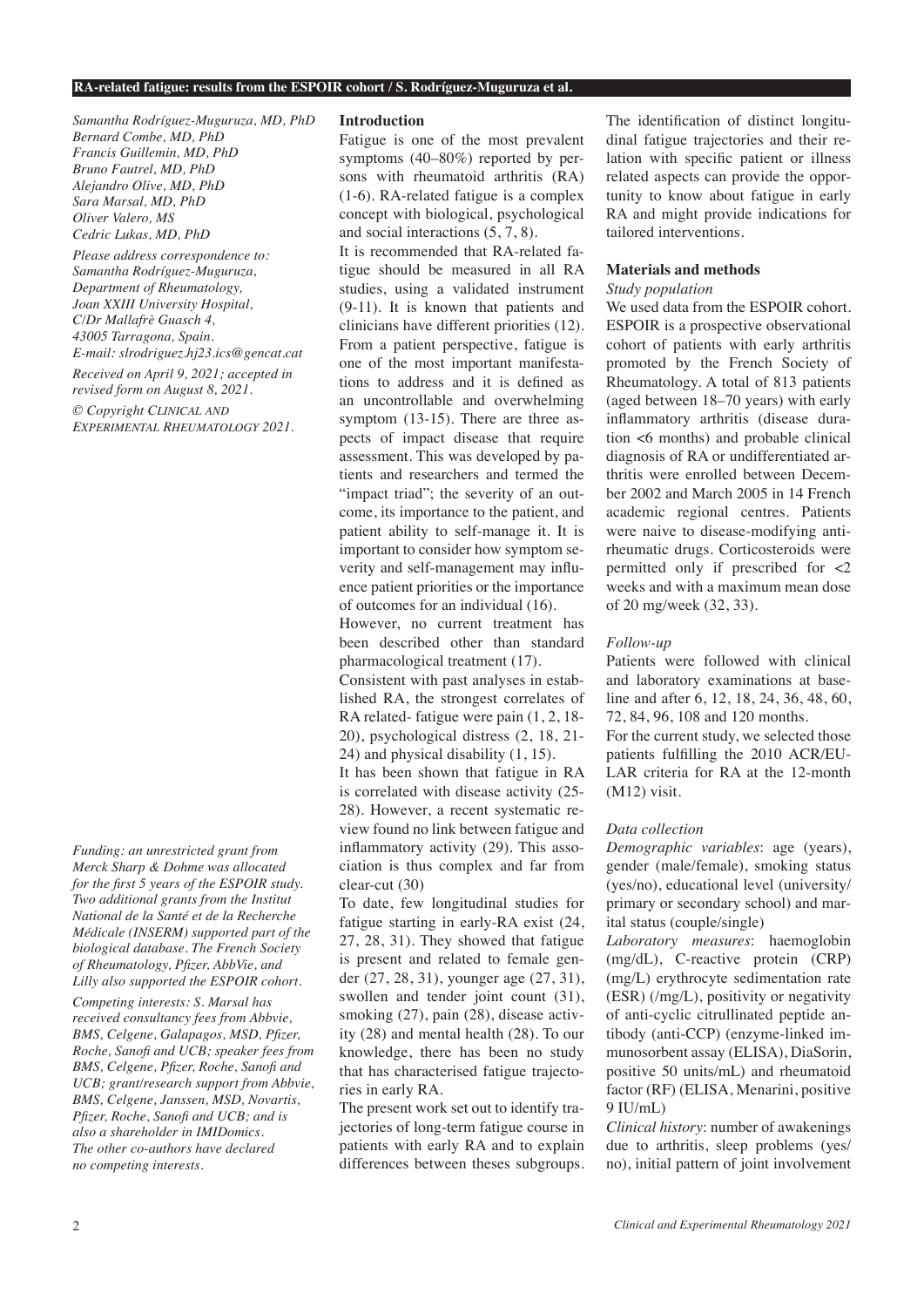#### **RA-related fatigue: results from the ESPOIR cohort / S. Rodríguez-Muguruza et al.**

(acute/chronic), joint symptoms (symmetric/asymmetric), oligo or polyarticular at onset of symptoms (yes/no), presence of fever at onset of symptoms (yes/no), menopausal status (yes/no), history of thyroid problems (yes/no), history of diabetes (yes/no) and presence of sicca symptoms at the time of assessment (as indicated by the rheumatologist) (yes/no)

*Clinical examination and disease-related data*: fatigue (fatigue VAS), functional capacity assessed by the Health Assessment Questionnaire (HAQ) (0–3 scale), Disease Activity Score in 28 joints (DAS28), swollen joint count (SJC), tender joint count (TJC) morning stiffness severity (range 0–100 VAS) and duration (min), and body mass index (BMI) (kg/m<sup>2</sup>), pain (SF-36 pain scale transformed to a 0–100 score range), patient and physician global assessment (VAS 0–100), five-item Mental Health Inventory questionnaire (MHI-5) (a screening tool for identifying depressive or anxiety symptoms, lower scores indicate major psychological distress) (34). Fibromyalgic RA (defined as having TJC/SJC $\ge$ 7) (35). *Radiological characteristics*: presence or absence of erosions.

#### *Statistical analysis*

*Patient characteristics*: Descriptive data are presented as mean ± standard deviation (SD) or frequencies and percentage. *Fatigue trajectories*: A hierarchical agglomerative clustering procedure with Ward's method was used to obtain fatigue trajectories over the course of 10 years from enrolment. Analysis was performed in all patients who completed four or more visits over 10-year period. To avoid the exclusion of patients with missing values in some visits, an imputation of missing data was made using the maximisation expectation algorithm. This method allows adjusting parametric models for incomplete data using maximum likelihood.

*Description of baseline characteristics of fatigue trajectories*: Bivariate analyses were performed to compare baseline variables between the 3 fatigue trajectories. Chi-square test and ANOVA were used for qualitative and quantitative variables respectively.

**Table I.** Demographic and clinical characteristics at baseline of the 598 patients with early RA.

| Baseline characteristics                          | Values       |
|---------------------------------------------------|--------------|
| Female*                                           | 459 (76.8)   |
| Age at disease onset, years                       | 48.7 (12.1)  |
| Marital status (couple)*                          | 434 (72.8)   |
| Education level (secondary school)*               | 190 (31.8)   |
| Menopausal*                                       | 219 (47.9)   |
| Smoking status*                                   | 277 (46.5)   |
| Initial pattern of the joint involvement (acute)* | 456 (76.5)   |
| Joint symptoms (symmetric)*                       | 356 (59.7)   |
| Oligo-polyarticular at onset*                     | 484 (81.2)   |
| Fever at RA onset*                                | 53 (8.9)     |
| Anti-CCP antibodies positive*                     | 289 (48.5)   |
| Rheumatoid factor-positive*                       | 308 (51.7)   |
| Haemoglobin (mg/dL)                               | 12.9(1.3)    |
| $CRP$ (mg/L)                                      | 23.5 (35.7)  |
| ESR (mm/hour)                                     | 30.3(25.0)   |
| Morning stiffness, duration, minutes              | 100.57(12.1) |
| Morning stiffness intensity (VAS 0-100)           | 52.4 (26.6)  |
| <b>DAS 28</b>                                     | 5.3(1.2)     |
| HAQ score (0-3 scale)                             | 1.0(0.7)     |
| Swollen joint count/28                            | 8.4 (5.7)    |
| Tender joint count/28                             | 9.7(7.4)     |
| Physician global assessment (VAS 0-100)           | 53.4 (21.5)  |
| Patient global assessment (VAS 0-100)             | 61.5(24.5)   |
| SF-36 bodily pain scale                           | 55 (19.5)    |
| Awakenings due to arthritis                       | 1.8(2.5)     |
| Sleep problems*                                   | 274 (66.2)   |
| MHI-5 score (psychological distress)              | 52.6 (19.8)  |
| Body mass index                                   | 24.9 (4.5)   |
| >3 comorbidity*                                   | 249 (41.8)   |
| History of thyroid problems*                      | 68 (11.4)    |
| History of diabetes*                              | 19 (32)      |
| Sicca symptoms*                                   | 179 (29.9)   |
| Radiographic changes*                             | 93 (15.6)    |
| Fibromyalgic RA*                                  | 105(17.5)    |
|                                                   |              |

The values are the mean (SD) unless otherwise indicated. \*Frequencies (percentage) Education level is missing in 2 patients, marital status in 2, smoking status in 2, initial pattern in 2, Morning stiffness (range  $0-100$ ) is missing in 2 patients, DAS28 in 11, Haemoglobin in 1, CRP in 10, ESR in 8, Sicca symptoms in 2, depression in 3, swollen joint count in 308, tender joint count in 308, physician VAS in 2, patient VAS in 2, joint pain at rest in 2, joint pain at movement in 2 and pain in 2. Menopausal woman: a total of 457 women.

*Predictors of trajectory membership*: A multinomial logistic regression analysis was used to search for the association between potential predictors of trajectory membership, with trajectory as the outcome. Variables that did not demonstrate significant group differences in the bivariate multinomial logistic regression at baseline were not included in the multivariable analysis. The final model was obtained after using a backward selection method. Adjusted odds ratio with 95% confidence intervals are presented for variables in the final model.

In order to avoid colinearity; DAS28, SCJ, TJC and fibromyalgic RA were not entered in the same statistical model, they were analysed separately with the other variables.

The significance level was set at 0.05. All analyses were conducted using SAS v. 9.4, SAS Institute Inc., Cary, NC, USA.

#### **Results**

### *Patient characteristics*

Of the 813 ESPOIR patients, 677 (83.3%) fulfilled the 2010 ACR/EU-LAR criteria for RA at M12. The number of patients with complete data regarding fatigue assessments was 598 (Table I): 76.8% women, mean age at disease onset of 48.7±12.1 years. As expected, at baseline, levels of disease activity (mean  $\pm$  SD 5.3 $\pm$ 1.2) and disability (mean  $\pm$  SD 1.0 $\pm$ 0.7) were high.

*Identification of fatigue trajectories* Cluster analysis of fatigue VAS scores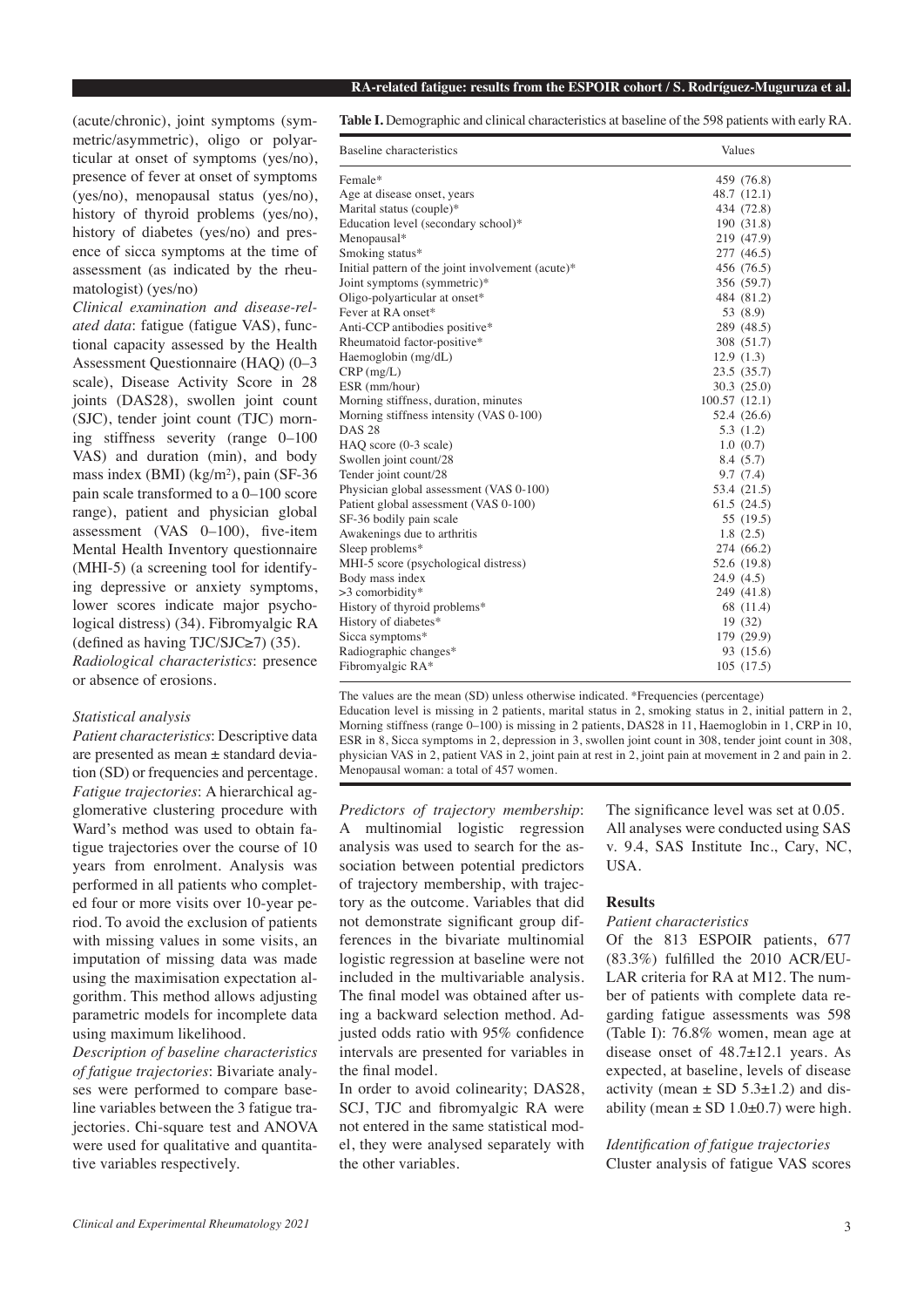

**Fig. 1.** Trajectories of fatigue in early RA patients over 10 years of follow-up.

revealed 3 trajectories over 10 years (Fig. 1): high (18%), moderate (52%) and low (30%) fatigue trajectories. For each trajectory group, fatigue shows a stable trajectory over time.

#### *Description of baseline*

*characteristics of fatigue trajectories* The key characteristics of each trajectory were as follows:

The high fatigue group (18%) had the lowest number of patients and were predominantly females with low MHI-5 levels (major probability of psychological distress) (*p*<0.001), greater duration (*p*=0.009) and higher levels of morning stiffness (*p*<0.001). Levels of pain (*p*<0.001), HAQ score (*p*<0.001), DAS 28 (*p*=0.004), number of awakenings due to arthritis (*p*<0.017), percentage of sleep problems (*p*<0.001), number of tender joints (*p*=0.0164), fibromyalgic RA ( $p=0.001$ ) and levels of physician and patient assessment (*p*<0.001) were the highest among the three fatigue trajectories (Table II).

The moderate fatigue group (52%) was the largest, with more than a half of all subjects in our study. This group had significantly the highest number of patients with sicca symptoms (53.6%) at baseline and the highest number of patients with high IMC. Among the three fatigue trajectories groups, this group

had the highest percentage of patients presenting with an oligo or polyarticular onset.

The low fatigue group (30%) was characterised by patients with high MHI-5 levels (minor probability of psychological distress)  $(p<0.001)$  and high education level. They had lowest frequency of fibromylagic RA, lowest levels of pain (*p*<0.001), HAQ score (*p*<0.001), number of awakenings due to pain (*p*<0.017), number of tender joints (*p*=0.0164), levels of physician and patient global assessment (*p*<0.001) among the three fatigue trajectories.

No differences between the three trajectories were found for age, history of thyroid problems, SJC, positivity of Anti-CCP, RF, baseline levels of CRP, ESR and haemoglobin.

Importantly, there were no significant differences between the trajectory groups for the proportion of people lost to follow-up by the 10-year follow-up (data not shown).

#### *Predictors of trajectory membership*

The results from the multinomial logistic regression analysis, with odds ratios for all potential predictors of being in the high trajectory *versus* low and moderate trajectory *versus* low trajectory are presented in Table III. We did not find differences analysing DAS28, SJC, TJC nor fibromyalgic RA separately.

Being in the high trajectory *versus* the moderate or low trajectory was predicted by female sex, pain, psychological distress and sicca symptoms at baseline.

#### **Discussion**

We found three fatigue trajectories over 10 years of follow-up. Although a majority of our sample belonged to the moderate fatigue trajectory group, almost 20% of patients reported high levels of fatigue over time.

Interestingly, we found that trajectories are rather stable over time (just slightly decreasing).

Gender, clinical measures of disease activity, patient-reported measures of functional status and history of psychological distress better distinguished the three fatigue groups at baseline.

The different fatigue trajectories groups also increase our knowledge of why certain patients with RA are more susceptible than others to experience a high fatigue trajectory. To our knowledge, the present work is the largest to study the longitudinal course of fatigue in early RA patients.

Druce *et al*. (30) previously reported in a cohort of established RA, the presence of 3 trajectories: which consisted of Improved or persistent moderatehigh paths for both sexes (and further included a persistent high trajectory in women). Participants who followed persistent trajectories were best distinguished from improvers by patientreported measures rather than demographic or clinical variables.

Our results indicate that psychological distress; pain and presence of sicca symptoms at onset are more likely to show a high fatigue pattern *versus* moderate or low trajectory.

Interestingly, we did not find that measures of disease activity (clinical or analytical) were predictors to have a worst fatigue trajectory. This is in accordance with the findings suggesting that fatigue is not driven by inflammatory disease factors (1-5, 29, 30, 38). The DAS-28 has failed to demonstrate a significant correlation with fatigue in RA. A direct association between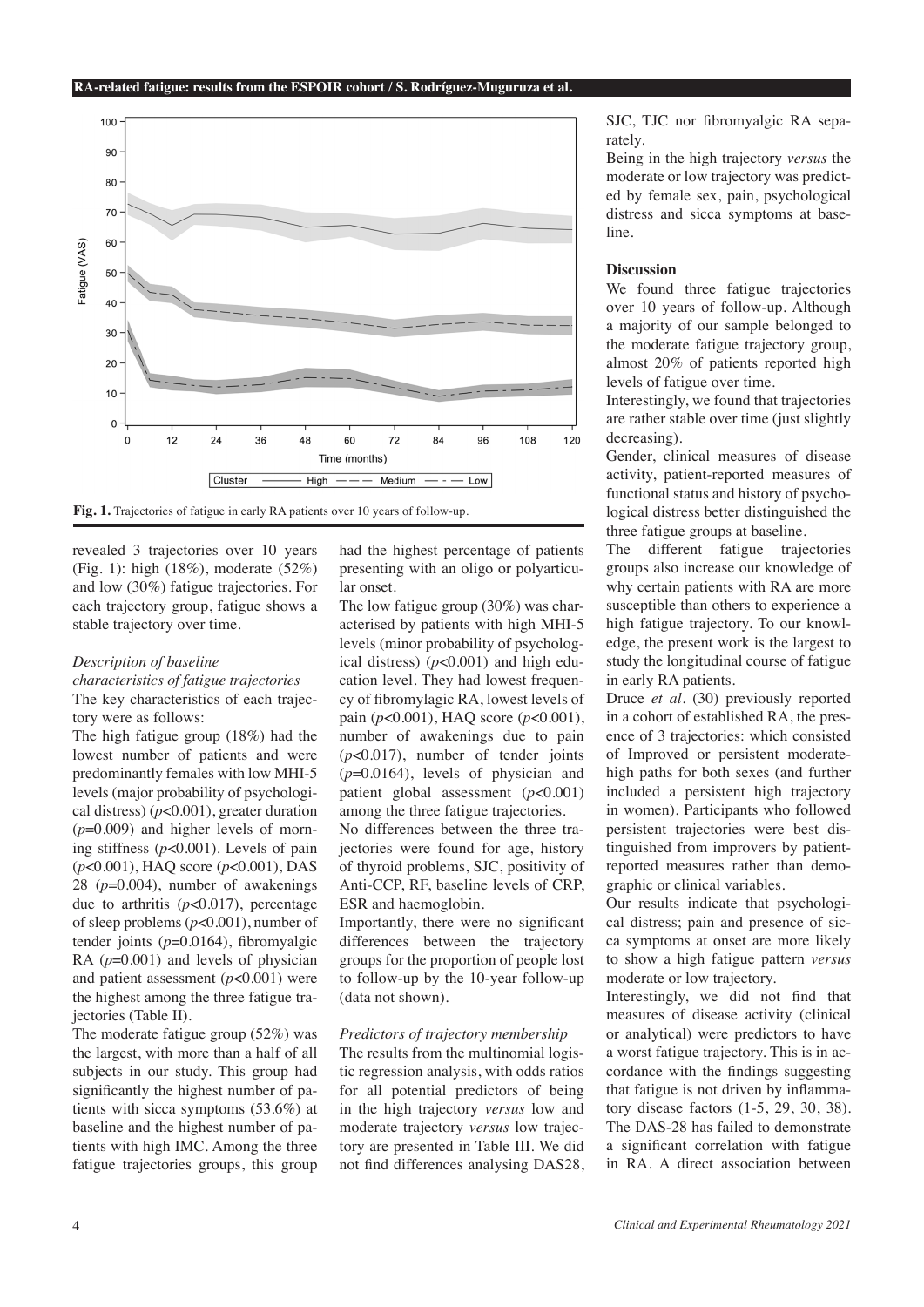#### Table II. Baseline chactereristics by fatigue trajectory groups.

|                                                   | Trajectory groups |                 |     |      |                     |             |      |                |             |                  |
|---------------------------------------------------|-------------------|-----------------|-----|------|---------------------|-------------|------|----------------|-------------|------------------|
|                                                   |                   | High<br>fatigue | n   |      | Moderate<br>fatigue | $\mathbf n$ |      | Low<br>fatigue | $\mathbf n$ | $\boldsymbol{p}$ |
| Female*                                           |                   | 94 (87.9)       | 107 |      | 245 (78.3)          | 313         |      | 120 (67.4)     | 178         | 0.003            |
| Age at disease onset, years                       | 47.0              | (12.1)          | 107 | 49.3 | (11.7)              | 313         |      | 48.7 (12.7)    | 178         | 0.230            |
| Marital status (couple)*                          | 77                | (72.6)          | 106 |      | 226 (72.4)          | 312         |      | 131 (73.6)     | 178         | 0.961            |
| Education level (secondary school)*               | 22                | (20.8)          | 106 |      | 91 (29.2)           | 312         |      | 77(43.3)       | 178         | 0.001            |
| Menopausal*                                       | 42                | (45.2)          | 93  | 120  | (49.2)              | 244         |      | 57 (47.5)      | 120         | 0.800            |
| Smoking status*                                   | 52                | (49.1)          | 106 |      | 136 (43.6)          | 312         | 89   | (50.0)         | 178         | 0.330            |
| Initial pattern of the joint involvement (acute)* | 78.               | (73.6)          | 106 |      | 244 (78.2)          | 312         |      | 134 (75.3)     | 178         | 0.562            |
| Joint symptoms (symmetric)*                       | 68                | (64.2)          | 106 |      | 184 (58.9)          | 312         |      | 104 (58.4)     | 178         | 0.588            |
| Oligo-polyarticular at onset*                     | 88                | (83.0)          | 106 |      | 264 (84.6)          | 312         |      | 132 (74.2)     | 178         | 0.015            |
| Fever at RA onset*                                | 14                | (13.2)          | 106 |      | 24(7.7)             | 312         | 15   | (8.4)          | 178         | 0.219            |
| Anti-CCP antibodies (positive)*                   | 43                | (40.6)          | 106 | 155  | (49.7)              | 312         |      | 91 (51.1)      | 178         | 0.189            |
| Rheumatoid factor-(positive)*                     | 49                | (46.2)          | 106 |      | 161(51.6)           | 312         |      | 98 (55.1)      | 178         | 0.354            |
| Haemoglobin (mg/dL)                               | 13.0              | (1.3)           | 107 | 12.9 | (1.3)               | 313         | 12.9 | (1.2)          | 177         | 0.473            |
| $CRP$ (mg/L)                                      | 21.1              | (32.6)          | 105 |      | 22.4 (36.7)         | 310         |      | 26.9(35.6)     | 173         | 0.312            |
| ESR (mm/hour)                                     | 28.5              | (22.9)          | 106 |      | 30.1 (25.5)         | 309         |      | 31.7 (25.5)    | 175         | 0.568            |
| Morning stiffness, duration, minutes              | 144.4             | (303.0)         | 107 |      | 102.2 (193.7)       | 313         |      | 71.4 (78.1)    | 178         | 0.009            |
| Morning stiffness intensity (VAS 0-100)           | 57.7              | (26.8)          | 107 |      | 54.5 (26.8)         | 313         |      | 45.6(28.0)     | 178         | < 0.001          |
| <b>DAS 28</b>                                     | 5.6               | (1.16)          | 106 |      | 5.4(1.2)            | 308         |      | 5.1(1.3)       | 173         | 0.004            |
| HAO score (0-3 scale)                             | 1.3               | (0.75)          | 107 | 1.1  | (0.67)              | 308         | 0.85 | (0.63)         | 178         | < 0.001          |
| Swollen joint count/28                            | 8.5               | (5.2)           | 57  |      | 8.4 (5.9)           | 150         |      | 8.4(5.8)       | 83          | 0.9874           |
| Tender joint count/28                             | 11.9              | (8.0)           | 57  | 9.6  | (7.2)               | 150         |      | 8.3(6.9)       | 83          | 0.0164           |
| Physician global assessment (VAS 0-100)           | 59.9              | (20.3)          | 107 |      | 54.7 (20.6)         | 312         |      | 47.2 (22.2)    | 177         | < 0.001          |
| Patient global assessment (VAS 0-100)             | 71.7              | (21.1)          | 107 |      | 62.9 (22.6)         | 312         |      | 52.7 (26.8)    | 177         | < 0.001          |
| SF-36 bodily pain scale                           | 64.7              | (18.9)          | 107 |      | 55.9 (18.3)         | 313         |      | 55.9 (18.3)    | 178         | < 0.001          |
| Awakenings due to arthritis                       | 2.4               | (2.9)           | 107 | 1.9  | (2.6)               | 313         |      | 1.5(1.9)       | 178         | 0.017            |
| Sleep problems*                                   | 60                | (76.9)          | 78  | 155  | (70.8)              | 219         |      | 59 (50.4)      | 117         | < 0.001          |
| MHI-5 score (psychological distress)              | 41.9              | (19.5)          | 107 | 51.8 | (19.1)              | 313         |      | 60.5 (17.9)    | 178         | < 0.001          |
| Body mass index                                   | 24.9              | (4.5)           | 106 | 25.3 | (4.5)               | 309         |      | 24.1(4.3)      | 177         | 0.015            |
| $>3$ comorbidity $*$                              | 47                | (44.3)          | 106 | 135  | (43.3)              | 312         |      | 67 (37.6)      | 178         | 0.402            |
| History of thyroid problems*                      | 10                | (9.4)           | 107 | 36   | (11.5)              | 313         |      | 22 (12.4)      | 178         | 0.730            |
| History of diabetes*                              | 3                 | (2.8)           | 106 | 10   | (3.2)               | 312         | 6    | (3.4)          | 178         | 0.969            |
| Sicca symptoms*                                   |                   | 51 (47.6)       | 107 | 96   | (30.7)              | 313         |      | 32 (17.9)      | 178         | < 0.001          |
| Radiographic changes *                            | 12                | (11.3)          | 106 | 47   | (15.0)              | 312         |      | 34(19.1)       | 178         | 0.202            |
| Fibromyalgic RA*                                  | 30                | (28.3)          | 107 |      | 55 (17.7)           | 313         |      | 20(11.3)       | 178         | 0.001            |

The values are the mean (SD) unless otherwise indicated. \*frequency (percentage).

raised inflammatory markers and fatigue has not been demonstrated (1-3, 14, 36, 39-41).

Moreover, fatigue can persist even after successful treatment of inflammation (19, 20, 22, 27, 36). However, it has been shown in recent trials that fatigue in RA is correlated with disease activity (24-26) and that treatment, in particular with biologic drugs, has shown improvement in fatigue (2, 26, 42-44). Given these conflicting data, it is not possible to generate conclusions about the relationship between fatigue and disease activity in RA.

Pain is a commonly reported symptom in RA, our results showed that pain is a predictor of the high fatigue trajectory group. These findings were expected and there were in line with the pre-existing studies (1, 2, 18-20, 23, 24, 27, 45). Some authors have contended

that it is pain, not disease activity, that drives fatigue in RA (2, 22); other authors have showed that, despite disease remission fatigue and pain persist (20, 37). It is clear that the two symptoms are associated; their link could be explained because the existence of a common aetiology.

We found that sicca symptoms were predictors of being in the high fatigue trajectory group. This might be related to the relation between RA with secondary Sjögren's syndrome, as fatigue is a major aspect of the disease as pain and dryness.

Perhaps the most consistent finding across studies is the correlation between fatigue and depression in RA (1, 2, 18, 21, 24, 25, 29, 46-50). Our work support that psychological distress is a predictor of been in a worst fatigue trajectory in this cohort of early RA

patients. Furthermore, cause and effect have not been established, it is not possible to confirm if depression influences fatigue or *vice versa* and maybe there is a synergy between both (50, 51-55). A major strength of this study is that it presents real-world data in early rheumatoid arthritis patients, its large, welldefined sample and its longitudinal design. These findings must be viewed in the context of some limitations.

First, we used no definite diagnostic criteria for Sjögren's syndrome (only the assertion of the rheumatologist). It is not possible to determine the impact of fibromyalgia on our results. Tender points have been traditionally used to diagnose fibromyalgia, however, this measure is not always performed in RA clinics. As Pollard *et al*. (35), we used TJC/SJC>7 to identify fibromyalgic RA. It shows a sensitivity of 80%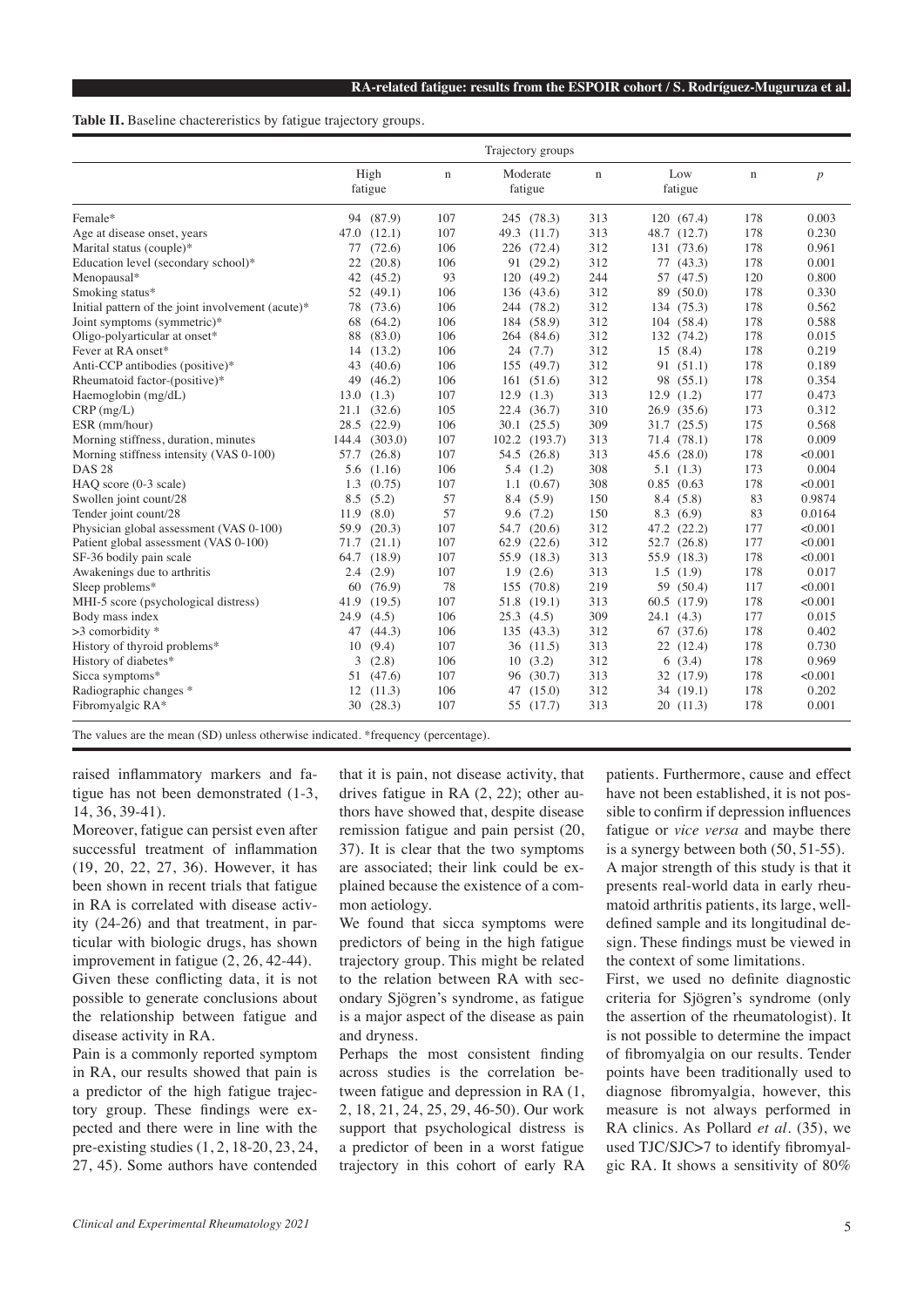#### **Table III.** Predictors of trajectory membership.

|                                                     | Bivariate analysis |              |                          |                  | Final model  |                  |                  |                  |  |
|-----------------------------------------------------|--------------------|--------------|--------------------------|------------------|--------------|------------------|------------------|------------------|--|
|                                                     |                    | High vs. low | Moderate <i>vs</i> . low |                  | High vs. low |                  | Moderate vs. low |                  |  |
|                                                     | <b>OR</b>          | p            | OR                       | $\boldsymbol{p}$ | 0R           | $\boldsymbol{p}$ | 0R               | $\boldsymbol{p}$ |  |
| Female                                              | 3.49               | < 0.001      | 1.74                     | 0.008            | 3.0          | 0.0002           | 1.60             | 0.033            |  |
| Age at disease onset, years                         | 0.99               | 0.261        | 1.00                     | 0.585            |              |                  |                  |                  |  |
| Marital status (couple)                             | 1.04               | 0.861        | 1.06                     | 0.782            |              |                  |                  |                  |  |
| <b>Education</b> level<br>(secondary school)        | 2.91               | < 0.001      | 1.85                     | 0.0017           |              |                  |                  |                  |  |
| Menopausal                                          | 0.91               | 0.743        | 1.07                     | 0.763            |              |                  |                  |                  |  |
| Smoking status                                      | 1.03               | 0.877        | 1.29                     | 0.171            |              |                  |                  |                  |  |
| Initial pattern of the joint<br>involvement (acute) | 0.91               | 0.750        | 1.18                     | 0.458            |              |                  |                  |                  |  |
| Joint symptoms (symmetric)                          | 1.27               | 0.340        | 1.02                     | 0.958            |              |                  |                  |                  |  |
| Oligo-polyarticular at onset                        | 1.74               | 0.0859       | 1.92                     | 0.0051           |              |                  |                  |                  |  |
| Fever at RA onset                                   | 1.65               | 0.201        | 0.91                     | 0.772            |              |                  |                  |                  |  |
| Anti-CCP antibodies (positive)                      | 1.53               | 0.085        | 1.06                     | 0.758            |              |                  |                  |                  |  |
| Rheumatoid factor (positive)                        | 1.43               | 0.150        | 1.15                     | 0.461            |              |                  |                  |                  |  |
| Haemoglobin (mg/dL)                                 | 1.12               | 0.236        | 1.02                     | 0.760            |              |                  |                  |                  |  |
| CRP(mg/L)                                           | 0.99               | 0.218        | 0.97                     | 0.199            |              |                  |                  |                  |  |
| ESR (mm/hour)                                       | 0.99               | 0.298        | 0.99                     | 0.503            |              |                  |                  |                  |  |
| Morning stiffness, duration,<br>minutes             | 1.00               | 0.009        | 1.00                     | 0.065            |              |                  |                  |                  |  |
| Morning stiffness intensity<br>$(VAS 0-100)$        | 1.02               | 0.001        | 1.01                     | 0.001            |              |                  |                  |                  |  |
| <b>DAS 28</b>                                       | 1.39               | 0.001        | 1.18                     | 0.037            |              |                  |                  |                  |  |
| HAQ score (0-3 scale)                               | 2.68               | 0.001        | 1.62                     | 0.001            |              |                  |                  |                  |  |
| Swollen joint count/28                              | 1.01               | 0.876        | 1.00                     | 0.912            |              |                  |                  |                  |  |
| Tender joint count/28                               | 1.07               | 0.005        | 1.03                     | 0.189            |              |                  |                  |                  |  |
| Physician global assessment<br>$(VAS 0-100)$        | 1.03               | 0.001        | 1.02                     | 0.001            |              |                  |                  |                  |  |
| Patient global assessment<br>(VAS 0-100)            | 1.04               | 0.001        | 1.02                     | 0.001            |              |                  |                  |                  |  |
| SF-36 bodily pain scale                             | 1.05               | 0.001        | 1.02                     | 0.001            | 1.03         | 0.001            | 1.02             | 0.005            |  |
| Awakenings due to arthritis                         | 1.16               | 0.006        | 1.09                     | 0.044            |              |                  |                  |                  |  |
| Sleep problems                                      | 3.28               | < 0.001      | 2.38                     | < 0.001          |              |                  |                  |                  |  |
| Psychological distress                              | 0.95               | 0.001        | 0.98                     | 0.001            | 0.96         | 0.001            | 0.9              | 0.013            |  |
| $(MHI-5 score)$                                     |                    |              |                          |                  |              |                  |                  |                  |  |
| Body mass index                                     | 1.05               | 0.096        | 1.67                     | 0.004            |              |                  |                  |                  |  |
| >3 comorbidity                                      | 1.32               | 0.26         | 1.26                     | 0.232            |              |                  |                  |                  |  |
| History of thyroid problems                         | 1.36               | 0.436        | 1.085                    | 0.771            |              |                  |                  |                  |  |
| History of diabetes                                 | 1.19               | 0.801        | 1.05                     | 0.921            |              |                  |                  |                  |  |
| Sicca symptoms                                      | 4.15               | 0.001        | 2.01                     | 0.002            | 2.93         | 0.001            | 1.71             | 0.025            |  |
| Radiographic changes                                | 1.84               | 0.080        | 1.33                     | 0.248            |              |                  |                  |                  |  |
| Fibromyalgic RA                                     | 3.09               | 0.0018       | 1.68                     | 0.0018           |              |                  |                  |                  |  |

and specificity of 83% for fibromyalgia (36, 37). Another limitation was the use of VAS-fatigue (the measure available at the ESPOIR cohort); VAS fatigue did not take into account the different fatigue dimensions. For futures studies, perhaps as proposed by Santos, the use of single item toll followed by multidimensional instruments could be appropriate (51).

As expected in a long-term cohort, the loss to follow-up (36% of patients at the last visit of follow-up) was a limitation of the study.

In conclusion, in a cohort of early AR patients, we identified three trajectories groups of fatigue with monotonous trajectory over 10 years of follow-up. Baseline clinical measures and baseline patient-reported measures of functional status better distinguished the three fatigue trajectories. Inflammatory activity (clinical or analytical) and positivity of Anti CCP or RF were not predictors of being in the high trajectory fatigue group.

The identification of these trajectories and its predictors in the early course of RA may warrant tailored interventions for early RA-related fatigue. Differences in specific patient or illness related aspects should be taken into consideration in formulating treatment strategies in the early course of the disease, when interventions are mosts likely to benefit the patient.

#### **Acknowledgements**

We thank N. Rincheval for data management and expert monitoring. We also thank the French rheumatologists who referred their patients to the ES-POIR cohort in the following rheumatology departments: Amiens (P. Boumier), Bobigny (G. Falgaronne), Bordeaux (T. Schae-verbecke), Brest (A. Saraux), Lille (RMF), Montpellier (BC), Paris-Bicetre (X. Mariette), Paris-Bichat (P.H. Dieude), Paris-Cochin (M. Dougados), Paris-Lariboisiere (F. Lioté), Paris-La Pitié (B. Fautrel), Paris-St Antoine (F. Berenbaum), Rouen (O. Vittecoq), Strasbourg (J. Sibilia), Toulouse (A. Cantagrel), and Tours (PG). An unrestricted grant from Merck Sharp & Dohme was allocated for the first 5 years of the ESPOIR study. Two additional grants from the Institut National de la Santé et de la Recherche Médicale (INSERM) supported part of the biological database. The French Society of Rheumatology, Pfizer, AbbVie, and Lilly also supported the ESPOIR cohort.

#### **References**

- 1. WOLFE F, HAWLEY DJ, WILSON K: The prevalence and meaning of fatigue in rheumatic disease. *J Rheumatol* 1996; 23: 1407-17.
- 2. POLLARD LC, CHOY EH, GONZALEZ J, KHOSHABA B, SCOTT DL: Fatigue in rheumatoid arthritis reflects pain, not disease activity. *Rheumatology* (Oxford) 2006; 45: 885-9.
- 3. BELZA TACK B: Fatigue in rheumatoid arthritis: conditions, strategies, and consequences. *Arthritis Care Res* (Hoboken) 1990; 3: 65-70.
- 4. BELZA BL, HENKE CJ, YELIN EH, EPSTEIN WV, GILLISS CL: Correlates of fatigue in older adults with rheumatoid arthritis. *Nurs Res* 1993; 42: 93-9.
- 5. REPPING-WUTS H, van RIEL P, van ACHTER-BERG T: Fatigue in patients with rheumatoid arthritis: what is known and what is needed. *Rheumatology* (Oxford) 2009; 48: 207-9.
- 6. OVERMAN CL, KOOL MB, DA SILVA JA, GEENEN R: The prevalence of severe fatigue in rheumatic diseases: an international study. *Clin Rheumatol* 2016; 35: 409-15.
- 7. PILGAARD T, HAGELUND L, STALLKNECHT SE, JENSEN HH, ESBENSEN BA: Severity of fatigue in people with rheumatoid arthritis, psoritic artrhitis and spondyoarthritis. Results of cross-sectional study. *Plos One* 2019; 14: e0211831
- 8. HEWLETT S, CHALDER T, CHOY E *et al*.: Fatigue in rheumatoid arthritis: time for a conceptual model. *Rheumatology* (Oxford) 2011; 50: 1004-6.
- 9. KIRWAN JR, MINNOCK P, ADEBAJO A *et al*.: Patient perspective: fatigue as a recommended patient centered outcome measure in rheumatoid arthritis. *J Rheumatol* 2007; 34: 1174-7.
- 10. KIRWAN JR, HEWLETT SE, HEIBERG T,